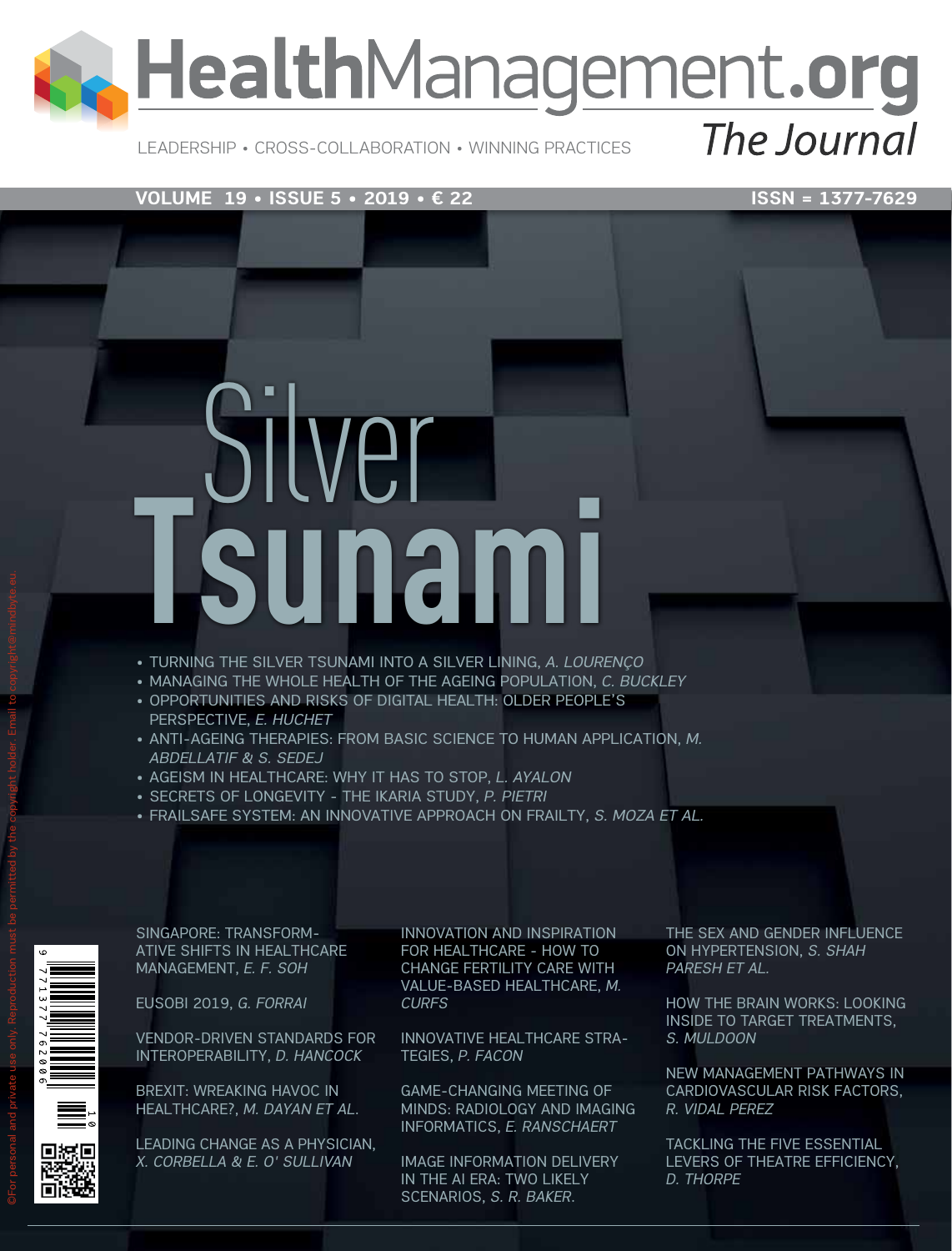### Opportunities and Risks of Digital Health: Older People's Perspective

Summary: The publication of the European Commission Strategy for Artificial Intelligence in April 2018 kicked-off a heated debate on healthcare tech. AGE Platform Europe joined the discussion with Europe's senior population at the forefront of their agenda.



Estelle Huchet Project and Campaign Officer AGE Platform Europe Brussels, Belgium

estelle.huchet@ age-platform.eu

**S**@EsHuchet

**CAGE\_PlatformEU** 

#### Promising Outcomes, Threatening **Systems**

Artificial intelligence has become a key research area in many fields in Europe: be it machine learning algorithms capable of detecting behaviour related to early onset of Parkinson's disease (i-PROGNOSIS) or virtual conversational coaches providing real-time recommendations to support active and healthy ageing (NESTORE), the health sector is not outdone. As a representative of older Europeans, AGE has been invited to join several research and innovation projects developing solutions using artificial intelligence (AI) for ageing well.

These concrete solutions – though still under development – are illustrative examples of what could soon be part of our daily lives. Living with phones smart enough to identify signs of chronic diseases when we type a text, or home assistants like Google Home or Amazon Alexa capable of recommending what is best for you to stay fit are no longer sci-fi plots. Those so-called 'smart' solutions are being developed while we write this paper and could be on the market sooner than later for us to stay fit and healthy as long as possible.

The longevity challenge is a gold mine for the developers of those solutions. AI carries important promises of more personalised and preventive medicine, proposing interesting responses to the ambition of increasing life expectancy. The challenge remains to tap the potential of these new systems for sustaining healthy ageing without sacrificing people's fundamental human rights while we develop, operate or use these systems.

#### Human Support Cannot Be Replaced by Facebook

The report of the United Nations' Independent Expert on the impact of robotics and assistive technologies on older persons' enjoyment of human rights (July 2017)

provides with an interesting perspective on how the current legal and policy frameworks fall short to ensure that technologies are used as enablers of autonomy, inclusion and participation in old age.

If Europe is at the forefront of data protection worldwide, as the European Fundamental Rights Agency recalls in its 2018 handbook on European data protection law, several risks remain in relation to lack of transparency and accountability when decisions are made by "black box" systems. As the lawyer Sandra Wachter stresses, we still lack biding legal provisions to enforce a broad "right to explanation" (Matsakis 2018) for how a machine came to a conclusion about your life.

These explanations are critical to provide recourse; they should cover both how the decision was taken and what could be done to reverse it in case it is proven discriminatory, or inaccurate. These risks of unfair decisions are especially high if no efforts are made to ensure machine learning algorithms are fed with representative datasets – a challenge that will not be possible to meet if we do not address the digital divides that keep many groups away from the most recent technologies.

Beyond those legal and technical considerations are a number of political ones: there is no question about the added-value digitally-enabled (especially AI) solutions can bring to society. As former AGE Platform Europe president, Liz Mestheneos writes: "AI does not get tired, sick, fed up nor does it forget: thus, it can act 24 hours a day to support humans, professionals and patient, with information and data" (Mestheneos 2019).

What we want to do with the human capital we will save with machines making decision for us is a political decision, however. Mestheneos writes: "AI, although discussed in terms of diagnosis, offers possibilities in reducing the current amount of time spent by doctors and health professionals in administration and allowing more face to face time and human contact" (Mestheneos 2019).